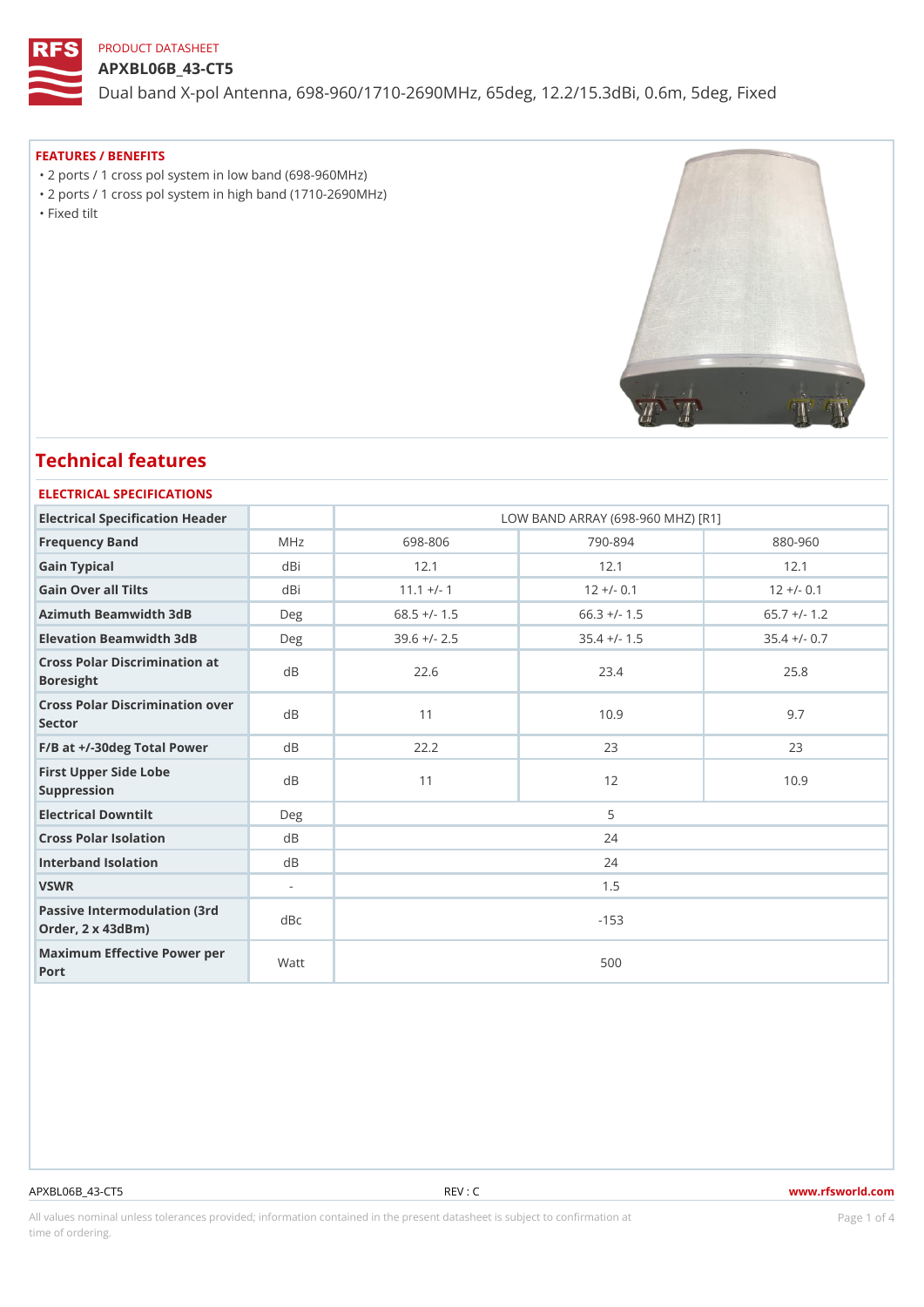APXBL06B\_43-CT5

Dual band X-pol Antenna, 698-960/1710-2690MHz, 65deg, 12.2/15.3dBi

| ELECTRICAL SPECIFICATIONS                             |                             |                                     |               |                                      |               |                                                                  |  |  |  |
|-------------------------------------------------------|-----------------------------|-------------------------------------|---------------|--------------------------------------|---------------|------------------------------------------------------------------|--|--|--|
| Electrical Specification Header                       |                             |                                     |               | HIGH BAND ARRAY (1710-2690 MHZ) [Y1] |               |                                                                  |  |  |  |
| Frequency Band                                        | Mhz                         | $1710 - 1880$                       | $1850 - 1990$ | $1920 - 2170$                        | $2300 - 2400$ | $2490 - 2690$                                                    |  |  |  |
| Gain Typical                                          | dBi                         | 14.1                                | 13.9          | 13.8                                 | 14.1          | 15                                                               |  |  |  |
| Gain Over all Tilts                                   | dBi                         | $13.1 +/-$                          |               |                                      |               | $13.4 + (-0.513.3 + (-0.513.6 + (-0.514.5 + (-0.514.5))$         |  |  |  |
| Azimuth Beamwidth 3dB                                 | Deg                         |                                     |               |                                      |               | $66.8 +/- 6.5 66.4 +/- 4.2 66.6 +/- 4 70.2 +/- 2.3 66.2 +/- 6.8$ |  |  |  |
| Elevation Beamwidth 3 dB                              | Deg                         | $19.2 +/-$                          |               | $17.8 +/- 0.6$ 16.9 +/-              |               | $14.6 + (-0.8 13.5 + (-1) 6$                                     |  |  |  |
| Cross Polar Discrimination at                         |                             |                                     |               |                                      |               |                                                                  |  |  |  |
| Boresight                                             |                             | 20.8                                | 21.9          | 21.7                                 | 17.6          | 17.1                                                             |  |  |  |
| Cross Polar Discrimination over<br>Sector             |                             | 8                                   | 9.6           | 10                                   | 11.5          | $\overline{2}$                                                   |  |  |  |
| $F/B$ at $+/-30$ deg Total Powerd B                   |                             | 20.9                                | 23.3          | 21.4                                 | 18.5          | 18                                                               |  |  |  |
| First Upper Side Lobe<br>Surpression                  | d B                         | 14.6                                | 16.1          | 14                                   | 12.3          | 10.9                                                             |  |  |  |
| Electrical Downtilt                                   | Deg                         |                                     |               | 5                                    |               |                                                                  |  |  |  |
| Cross Polar Isolation                                 | d B                         | 24                                  |               |                                      |               |                                                                  |  |  |  |
| Interband Isolation                                   | d B                         |                                     | 24            |                                      |               |                                                                  |  |  |  |
| VSWR                                                  | $\blacksquare$              |                                     | 1.5           |                                      |               |                                                                  |  |  |  |
| Passive Intermodulation (3rd dBc<br>Order, 2 x 43dBm) |                             |                                     | $-153$        |                                      |               |                                                                  |  |  |  |
| Maximum Effective Power per<br>Port                   |                             | 250                                 |               |                                      |               |                                                                  |  |  |  |
| ELECTRICAL SPECIFICATIONS                             |                             |                                     |               |                                      |               |                                                                  |  |  |  |
| Impedance                                             | Ohm                         | 50                                  |               |                                      |               |                                                                  |  |  |  |
| Polarization                                          | Deg                         | ±45°                                |               |                                      |               |                                                                  |  |  |  |
| MECHANICAL SPECIFICATIONS                             |                             |                                     |               |                                      |               |                                                                  |  |  |  |
| Dimensions - H x W x D                                | $mm$ (in)                   | 620 x 350 x 200 (24.4 x 13.8 x 7.9) |               |                                      |               |                                                                  |  |  |  |
| Weight (Antenna Only)                                 | kg(lb)                      |                                     | 8(17.6)       |                                      |               |                                                                  |  |  |  |
| Weight (Mounting Hardware kg (lb)<br>0nly)            |                             | 4.5(9.9)                            |               |                                      |               |                                                                  |  |  |  |
| Packing size- HxWxD                                   | $mm$ (in)                   | 890 x 425 x 275 (35 x 16.7 x 10.8)  |               |                                      |               |                                                                  |  |  |  |
| Shipping Weight                                       | kg (lb)                     | 15.7(34.6)                          |               |                                      |               |                                                                  |  |  |  |
| Connector type                                        |                             | 4 x 4.3-10 female/bottom            |               |                                      |               |                                                                  |  |  |  |
| Radome Material / Color                               |                             | Fiberglass / Light Gray             |               |                                      |               |                                                                  |  |  |  |
| TESTING AND ENVIRONMENTAL                             |                             |                                     |               |                                      |               |                                                                  |  |  |  |
| Temperature Range                                     | $^{\circ}$ C ( $^{\circ}$ F | $-40$ to 60 ( $-40$ to 140)         |               |                                      |               |                                                                  |  |  |  |
| Lightning protection                                  |                             | DC Ground                           |               |                                      |               |                                                                  |  |  |  |
| Survival/Rated Wind Velocikm/h                        |                             |                                     | 200 (150)     |                                      |               |                                                                  |  |  |  |
| Wind Load @ Rated Wind FroNt                          |                             |                                     |               | 253                                  |               |                                                                  |  |  |  |
| Wind Load @ Rated Wind Sidd                           |                             |                                     |               | 85                                   |               |                                                                  |  |  |  |
| Wind Load @ Rated Wind ReaN                           |                             |                                     | 155           |                                      |               |                                                                  |  |  |  |
| ORDERING INFORMATION                                  |                             |                                     |               |                                      |               |                                                                  |  |  |  |
| Order No.                                             |                             | Configuration                       |               |                                      |               | Mounting HardwaMeunting pipe DiameStheirpping Weight             |  |  |  |
| APXBL06B 43-CT5                                       |                             | Fixed tilt                          | APM50-B1      |                                      | 50-110 mm     | 15.7 kg                                                          |  |  |  |
| APXBL06B_43-CT5                                       |                             |                                     | REV : C       |                                      |               | www.rfsworld.cor                                                 |  |  |  |

All values nominal unless tolerances provided; information contained in the present datasheet is subject to Pcapgéio $2$ fnattio time of ordering.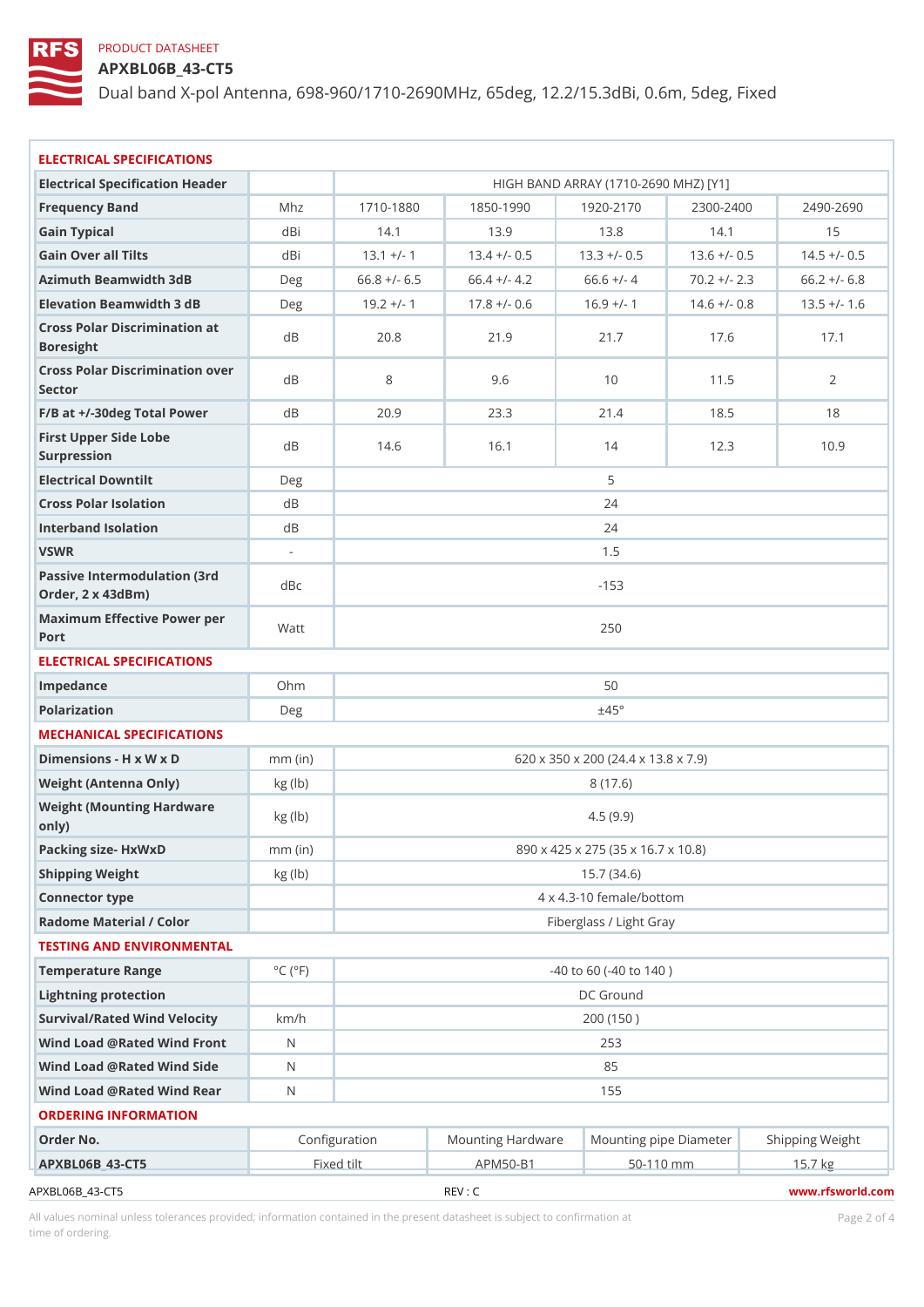APXBL06B\_43-CT5 Dual band X-pol Antenna, 698-960/1710-2690MHz, 65deg, 12.2/15.3dBi

#### External Document Links [APM50\\_Series\\_Installatio](https://www.rfsworld.com/images/base_station_antennas/rfs_mounting_kits_apm50/10000022051_apm50-b1.pdf)n\_Instructions

## Notes

- "All electrical parameters are compliant with  $\mathbb{B}AS^T$ requirements.
- "For additional mounting information please click Document Links".
- "Radiating pattRemasest pattern files

### APXBL06B\_43-CT5 REV : C www.rfsworld.com

All values nominal unless tolerances provided; information contained in the present datasheet is subject to PcapgéinGM attional time of ordering.